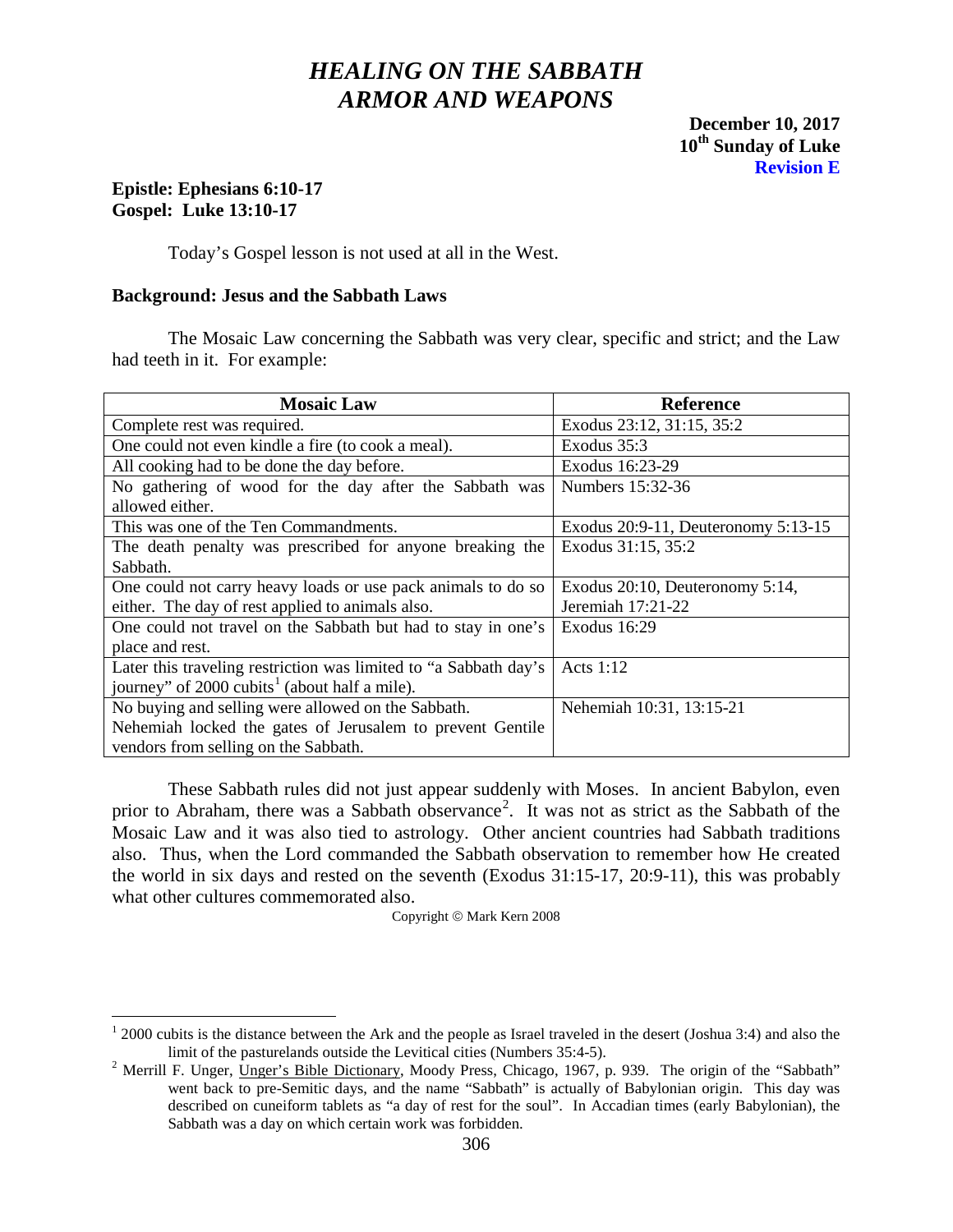Tertullian described<sup>[3](#page-1-0)</sup> the gist of the Mosaic Law as having been given in embryo to Adam in the Garden of Eden, and that if Adam and Eve had obeyed it, they would not have fallen. Thus the Gentiles had the Law prior to Moses. This is reflected in the Sabbath laws of other cultures prior to Moses

But also tied in to the Sabbath observation was a recalling of the time Israel was being "worked to death" in Egypt (Deuteronomy 5:15). Thus the Sabbath was made for man, not man for the Sabbath (Mark 2:27). This is very apparent from a careful re-reading of the original Sabbath commands where the whole point is complete rest (Exodus 23:12, 31:15-17, 35:2; Deuteronomy 5:14).

The Sabbath was more than just rest, however. It was also a holy day (Exodus 16:23, 20:11, 31:15), and a day of gladness (Numbers 10:10). On this day, the daily offering was doubled (four lambs versus two, see Numbers 28:3-15) and the showbread was set out in the Holy Place (Leviticus 24:8) before the Lord. The Sabbaths were also to be a sign (or omen) between Israel and God "that they might know that I am the Lord who sanctifies them" (Ezekiel 20:12, 20). Thus, there was to be a focus on the things of God and on doing good.

In the true spirit of the Sabbath, Jesus did a number of healings on the Sabbath. For example:

| <b>Healing</b>                              | <b>Reference</b>                  |
|---------------------------------------------|-----------------------------------|
| The paralytic $(4th$ Sunday of Pascha)      | John $5:9$                        |
| A man with a withered hand                  | Matthew 12:10, Mark 3:2, Luke 6:7 |
| The man born blind $(6th$ Sunday of Pascha) | John $9:14$                       |
| A woman's hunchback (today's Gospel)        | Luke 13:14                        |
| A man with dropsy                           | Luke $14:3$                       |

When the Scribes and Pharisees criticized Jesus for these things – saying that He was working on the Sabbath – Jesus replied:

| <b>Work Allowed on the Sabbath</b>                                          | Reference                 |
|-----------------------------------------------------------------------------|---------------------------|
| The priests work on the Sabbath in performing all the sacrifices.           | Matthew 12:5              |
| Circumcision is performed on the $8th$ day, whether that day is a John 7:22 |                           |
| Sabbath or not.                                                             |                           |
| The Jewish leaders will lead their animals to water on the Sabbath.         | Luke 13:15                |
| They will also pull their animals out of a hole on the Sabbath.             | Luke 14:5                 |
| He also challenged them regarding Mosaic Law regulations for or             | John 7:23, Mark 3:4, Luke |
| against doing good on the Sabbath.                                          | 6:9                       |
| The bottom line was: He's Lord of the Sabbath. He's the One who             | Matthew 12:8, Mark 2:28,  |
| gave the Law to Moses.                                                      | Luke $6:5$                |
| Mercy, not sacrifice was to be the spirit of the Sabbath.                   | Matthew 12:7, Hosea 6:6   |

The paradoxical aspect of all this confrontation Jesus had with the Jewish leaders over the keeping of the Sabbath is that they thought they were upholding the letter of the Law while Jesus was merely doing good on the Sabbath, which is what the Sabbath was for. And Jesus is Lord of the Sabbath (Matthew 12:6-8, Mark 2:27-28) for He gave the Sabbath Law to Moses and made the Sabbath for man.

<span id="page-1-0"></span><sup>&</sup>lt;sup>3</sup> Tertullian, Answer to the Jews, I, iii, 2.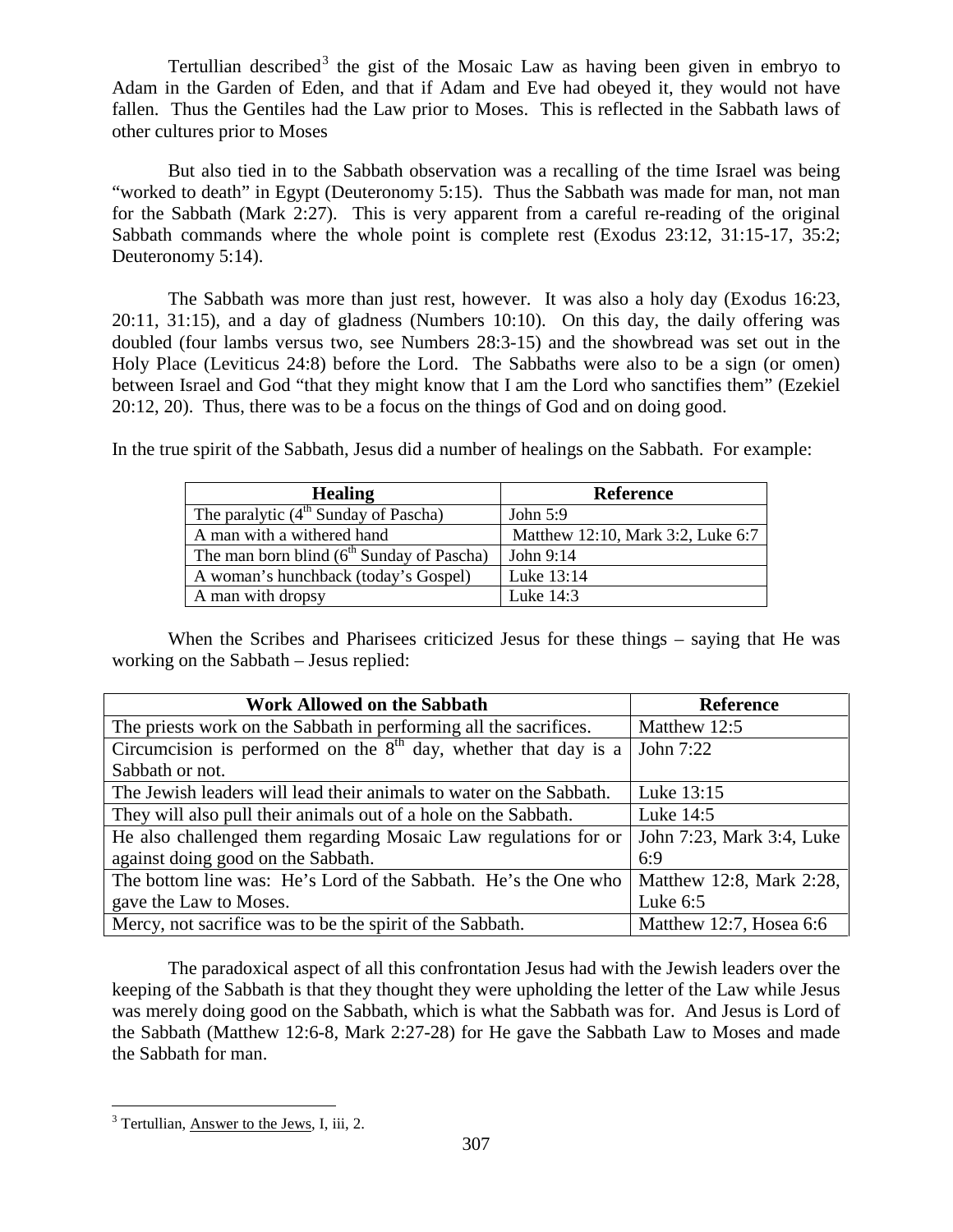John of Damascus stated<sup>[4](#page-2-0)</sup> that the Sabbath rest was made for people who were carnal and worldly. Since they did not devote their whole life to God, the Law bound them, with stiff penalties for disobedience, to devote a small part of their week to distraction from worldly things. Those people who did devote their whole life to God are noted as sometimes "breaking the Sabbath" in doing the Lord's will.

"The seventh day is called the Sabbath and signifies rest. For in it God rested from all His works, as the divine Scripture says; and so the number of the days goes up to seven and then circles back again and begins at the first. This is the precious number with the Jews. God ordained that it should be held in honor, and that in no chance fashion but with the imposition of most heavy penalties for the transgression. And it was not in a simple fashion that He ordained this, but for certain reasons understood mystically by the spiritual and clear-sighted".

"God, knowing the denseness of the Israelites and their carnal love and propensity towards material in everything, made this Law: (1) in order that the servant and the cattle should rest as it is written, for the righteous man regards the life of his beast. (2) In order that when they take their ease from the distraction of material things, they may gather together to God, spending the whole of the seventh day in psalms and hymns and spiritual songs, the study of the divine Scriptures and resting in God".

"For when the Law did not exist and there was no divinely inspired Scripture, the Sabbath was not consecrated to God. But when the Scripture was given by Moses, the Sabbath was consecrated to God in order that on it they, who do not dedicate their whole life to God, and who do not make their desire subservient to Him as though to a Father, may on that day discuss the purpose of the Sabbath. Thus they may abstract a small, truly a most insignificant, portion of their life for the service of God, and this from fear of the chastisements and punishments, which threaten transgressors. For the Law is not made for a righteous man but for the unrighteous. Moses was the first to endure fasting with God for forty days and again for another forty. Thus he afflicted himself with hunger on the Sabbaths, although the Law forbade self-affliction on the Sabbath. But if they should object that this took place before the Law, what will they say about Elijah the Tishbite who accomplished a journey of forty days on one meal? For he, by thus afflicting himself on the Sabbaths not only with hunger but also with the forty days' journeying, broke the Sabbath. Yet God, Who gave the Law, was not angry with him but showed Himself to him on Horeb as a reward for his virtue. And what will they say about Daniel? Did he not spend three weeks without food? And again, did not all Israel circumcise the child on the Sabbath, if it happened to be the eighth day after birth? And do they not hold the great fast<sup>[5](#page-2-1)</sup>, which the Law enjoins if it falls on the Sabbath? And further, do not the priests and the Levites profane the Sabbath in the works of the tabernacle and yet are held blameless? If an ox should fall into a pit on the Sabbath, he who pulls it out is blameless, while he who neglects to do so is condemned. And did not all the Israelites surround the walls of Jericho, bearing the Ark of God for seven days, in which the Sabbath was included? The observance of the Sabbath was devised for the purpose of securing leisure to worship God in order that they might, both servant and beast of burden, devote a very small share to Him and be at rest. For

<span id="page-2-0"></span><sup>&</sup>lt;sup>4</sup> John of Damascus, Exposition of the Orthodox Faith, IV, 23.  $5$  That is, the Day of Atonement (Leviticus 23:27-32)

<span id="page-2-1"></span>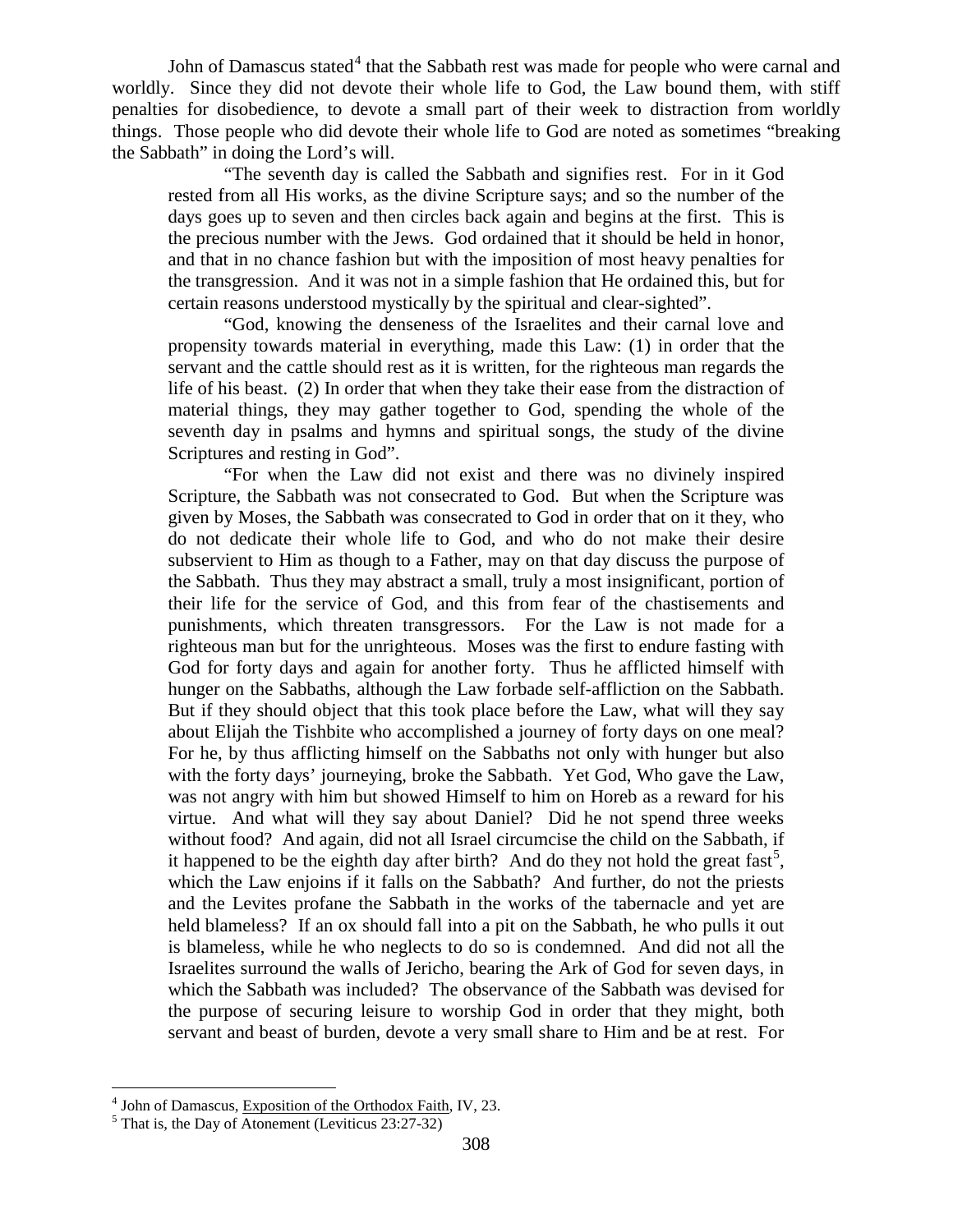the carnal that were still childish and in the bonds of the elements of the world, were unable to conceive of anything beyond the body and the letter".

## **Gospel: Luke 13:10-17**

The Gospel lesson took place in late 29 AD just before the Feast of the Dedication (i.e. Hanukkah or the Festival of Lights, John 10:22) and probably occurred in Perea on the Eastern side of the Jordan as Jesus was heading toward Jerusalem (Luke 13:22). Jesus had been teaching in one of the synagogues on the Sabbath (Luke 13:10) and He used the occasion to give an important teaching on the Sabbath itself. There was a woman who had a severe hunchback or spinal injury such that she couldn't straighten her back (Luke 13:11). Jesus remarked that Satan had bound her like this for 18 years (Luke 13:16). This seems very similar to the affliction of the Patriarch Job by Satan, both in the destruction of his family and property (Job 1:9-22) and the destruction of his health (Job 2:4-10). It would seem like all health problems might be traceable to Satan in some way. For more discussion on this, see the Gospel lesson for the  $6<sup>th</sup>$  Sunday of Luke.

Knowing that He would get a reaction, Jesus called the woman over to Him, laid His hands on her and said, "woman, you are loosed from your infirmity" (Luke 13:12). The Synagogue Ruler (equivalent today to the pastor of a church) rebuked Jesus publicly for doing work on the Sabbath (Luke 13:14). The Synagogue Ruler undoubtedly had the backing of the other attendants and council of the synagogue since Jesus' reply addressed a number of people (Luke 13:15). Jesus' reply compared the practice of the Synagogue Ruler and the others in caring for their animals on the Sabbath. The animals needed to be unbound from their stall and led to water; why couldn't a daughter of Abraham also be unbound? (Luke 13:15,16).

Jesus stated His reply very strongly as a confrontation, calling the Synagogue Ruler a hypocrite (Luke 13:15). The result was that the Synagogue Ruler and his attendants were put to shame while the multitude rejoiced for all the glorious things done by Jesus (Luke 13:17).

Cyril of Alexandria made<sup>[6](#page-3-0)</sup> three points in commenting on this:

- 1. God had commanded men to rest on the Sabbath. When Jesus gave rest to the crippled woman freeing her from diseases, and the Synagogue Ruler forbid it, plainly it was the Synagogue Ruler and not Jesus who was breaking the Law of the Sabbath.
- 2. Jesus did no manual labor in healing the woman. If the Synagogue Ruler wished to forbid labor of the mouth, does this mean that one can't sing Psalms or pray on the Sabbath either?
- 3. The Synagogue Ruler was not really angry on account of the Sabbath Law being broken, but because he saw Christ honored and worshipped as God. This was concealed in his heart and the Sabbath Law ruse was just a pretext. For this reason, he was most excellently convicted by the Lord and called a hypocrite.

On another occasion about a year and a half earlier (early 28 AD) in Galilee, the Scribes and Pharisees criticized Jesus for munching on heads of grain that they picked as they walked through the grain fields (Mark 2:23-24). They had interpreted the Sabbath regulations as prohibiting work such as "harvesting grain", even though the Law did not address such minutia as walking and munching.

<span id="page-3-0"></span> <sup>6</sup> Cyril of Alexandria, Commentary on the Gospel of St. Luke, Homily 97, Studion Publishers, Inc., 1983.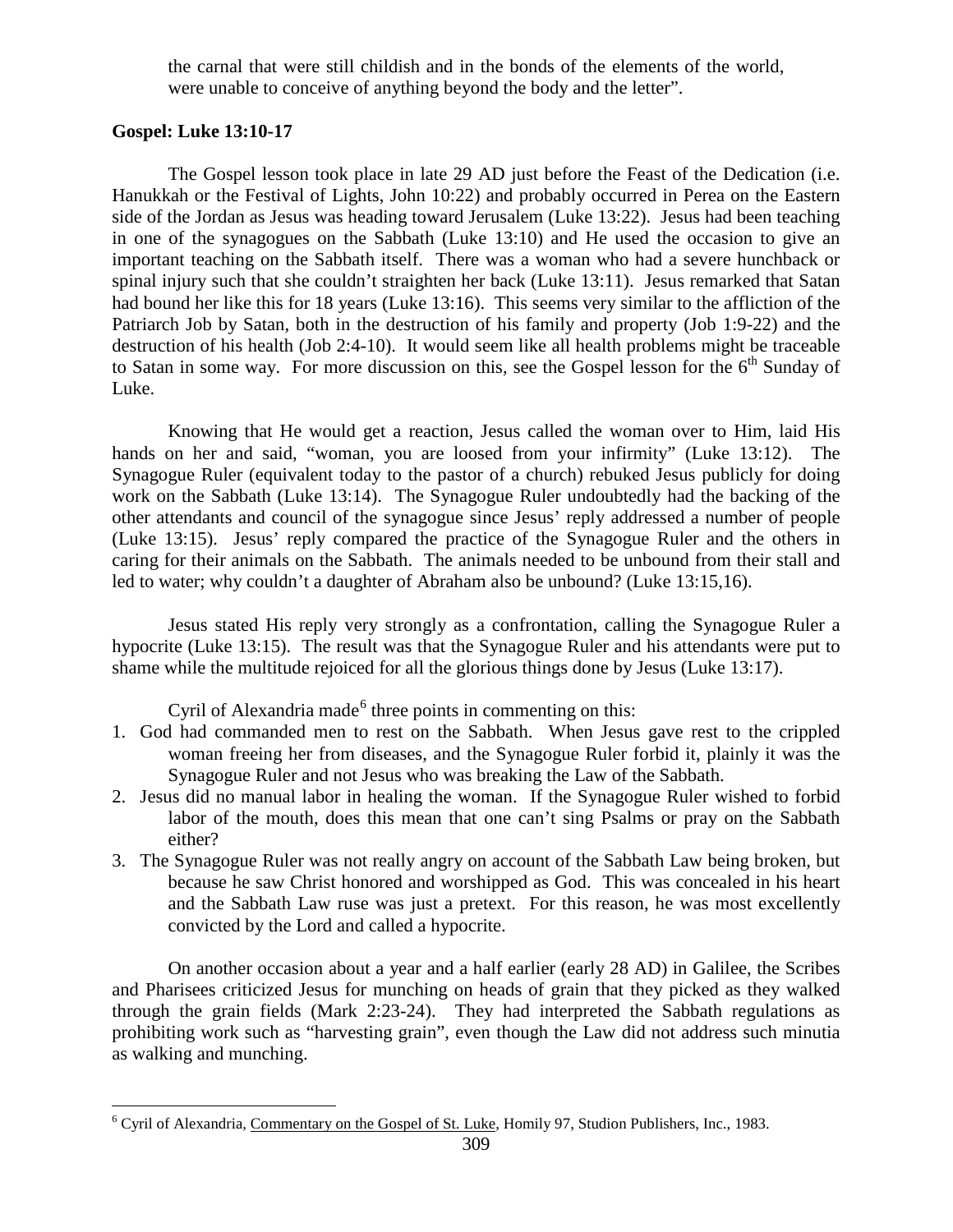Later that day in early 28 AD, when Jesus was in the synagogue, they watched Him closely so they would have witnesses against Him if He did any healing on the Sabbath (Mark 3:1-2). Knowing this, Jesus asked a man with a withered hand to step forward (Mark 3:3). Addressing the Scribes and Pharisees, He asked them: "Is it lawful on the Sabbath to do good or to do evil, to save life or to kill?" But they kept silent. Looking around, He was grieved by the hardness of their hearts. So Jesus told the man to stretch out his hand and it was restored. The Pharisees then went out and began plotting with the Herodians (their enemies) on how they might destroy Jesus (Mark 3:4-6).

All this represents taking the Sabbath Law to an unmerciful, legalistic extreme. Christ had said, "For the Son of man is Lord of the Sabbath" speaking of Himself. Referring to our humanity, He said, "The Sabbath was made for man, not man for the Sabbath" (Mark 2:27-28, Luke 6:5). John Chrysostom commented<sup>[7](#page-4-0)</sup> as follows:

"Why then was he punished who was gathering sticks? (Numbers 15:32- 36) If the laws were to be despised at the beginning, of course they would not be observed afterwards".

"The Sabbath at first conferred many great benefits; for instance, it made them gentle towards those of their household, and humane; it taught them God's providence and the creation; it trained them by degrees to abstain from wickedness, and disposed them to regard the things of the Spirit. Did Christ then repeal a thing so profitable? Far from it; no! He greatly enhanced it. For it was time for them to be trained in all things by the higher rules".

Irenaeus stated<sup>[8](#page-4-1)</sup> that the Jewish leaders, in their desire to uphold their traditions, were unwilling to be subject to the Law of God, which prepared them for the coming of Christ.

> "For not only by actual transgression did they set aside the Law of God, but they also set up their own law in opposition to it, which is termed, even to the present day, the pharisaical law. In this law they suppress certain things, add others, and interpret others, as they think proper, which their teachers use, each one in particular. Desiring to uphold these traditions, they were unwilling to be subject to the Law of God, which prepared them for the coming of Christ. They even blamed the Lord for healing on the Sabbath, which the Law did not prohibit. For they themselves, in one sense, performed acts of healing upon the Sabbath, when they circumcised a man on that day. But through tradition and the pharisaical Law, they did not blame themselves for transgressing the command of God, and for not keeping the commandment of the Law, which is the love of God".

Chrysostom also stated<sup>[9](#page-4-2)</sup> that Jesus had prepared the Jewish leaders for His healing on the Sabbath by driving the moneychangers and merchandisers out of the Temple. In all His doings, He was clarifying to them various aspects of the Law that He had given to Moses.

"Do you see their excessive malice, and how the benefits done to others incensed them more than reproofs? At one time He said that they made the Temple 'a den of thieves' (Mark 11:15-19), showing that what they sold was

<span id="page-4-0"></span><sup>&</sup>lt;sup>7</sup> John Chrysostom, <u>Homilies on Matthew</u>, XXXIX, 3.<br><sup>8</sup> Irenaeus, <u>Against Heresies</u>, IV, 12.<br>9 John Chrysostom, <u>Homilies on John</u>, XXIII, 2.

<span id="page-4-1"></span>

<span id="page-4-2"></span>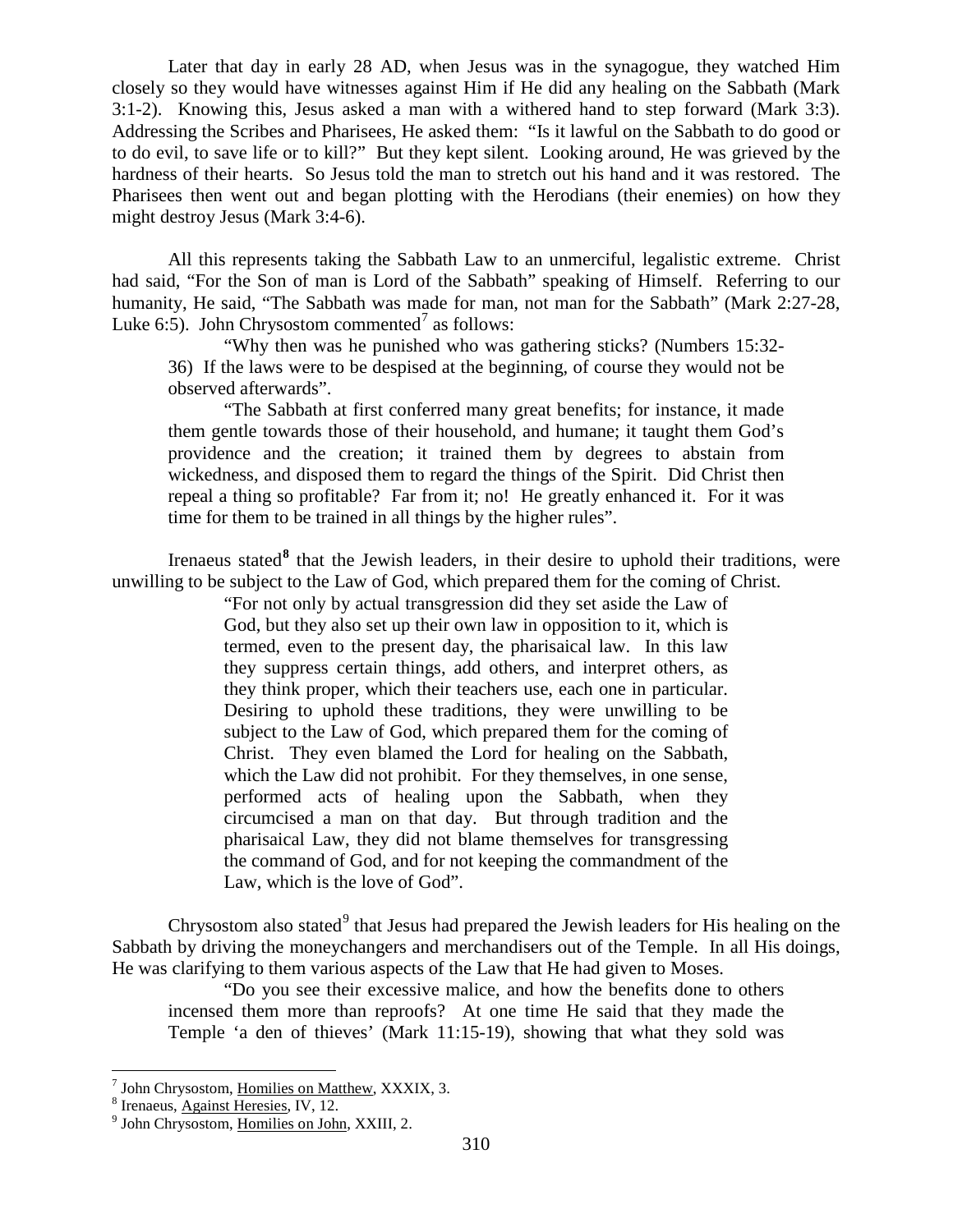gotten by theft, pillage, and covetousness, and that they were rich through other men's calamities; at another time, He called it 'a house of merchandise' (John 2:13-17), pointing to their shameless trafficking. Why did He do this? Since he was about to heal on the Sabbath, and to do many such things, which they thought were transgressions of the Law, in order that He might not seem to do this as though He had come to be some rival God and opponent of His Father, He took occasion to correct any such suspicion of theirs. One who had exhibited so much zeal for the House was not likely to oppose Him who was Lord of the House, and who was worshipped in it".

Tertullian noted<sup>[10](#page-5-0)</sup> that there are distinctions of "work" on the Sabbath: God's work and man's work. Christ sought to clarify this distinction with the Jewish leaders and included a number of examples. As the "Lord of the Sabbath", He could have annulled the Sabbath, since it was He that instituted it, but He didn't since God's work continues today.

"The Pharisees were in utter error concerning the Law of the Sabbath, not observing that its terms were conditional, when it commanded rest from labor, making certain distinctions of labor. For when it says, 'In it you shall not do any work of yours' (Exodus 20:10), by the word *yours*<sup>[11](#page-5-1)</sup> it restricts the prohibition to human work — which everyone performs in his own employment or business and not to divine work. Now the work of healing or preserving is not proper to man, but to God. So in the Law it says, 'You shall not do any manner of work in it' (Exodus 12:16 LXX), except what is to be done for any soul, that is to say, in the matter of delivering the soul<sup>[12](#page-5-2)</sup>; because what is God's work may be done for the salvation of the soul. When Christ wanted to initiate them into this meaning of the Law by the restoration of the withered hand, He asked, 'Is it lawful on the Sabbath to do good, or not? To save life, or to destroy it?' (Luke 6:9) In order that He might remind them what works the Law of the Sabbath forbids and what it commands, He was called 'Lord of the Sabbath' (Luke 6:5), because He maintained the Sabbath as His own institution".

"Even if He had annulled the Sabbath, He would have had the right to do so, as being its Lord, and as He who instituted it. But He did not utterly destroy it, in order that it might be plain that the Creator did not break the Sabbath, even at the time when the ark was carried around Jericho. That was really God's work, which He had ordered for the sake of the lives of His servants when exposed to the perils of war".

"He has in a certain place expressed an aversion of Sabbaths, by calling them *your Sabbaths* (Isaiah 1:13-14 LXX), reckoning them as men's Sabbaths, not His own, because they were celebrated without the fear of God by a people full of iniquities, and loving God 'with the lip, not the heart' (Isaiah 29:13). He put His own Sabbaths (those, that is, which were kept according to His prescription) in a different position. By the same prophet, in a later passage, He declared them to be 'true, delightful, and inviolable' (Isaiah 58:13, 56:2). Thus Christ did not at all rescind the Sabbath. He kept the Law, and did a work, which was beneficial to the life of His disciples, for He indulged them with the relief of food when they were hungry (Matthew 14:15-20), and cured the withered hand (Matthew 12:9-14). In each case, He stated, 'I came not to destroy the Law, but

<span id="page-5-1"></span><span id="page-5-0"></span><sup>&</sup>lt;sup>10</sup> Tertullian, <u>Five Books Against Marcion</u>, II, ii, 4, 12.<br><sup>11</sup> Tertullian connects this to the previous verse "all your work". <sup>12</sup> That is, saving life.

<span id="page-5-2"></span>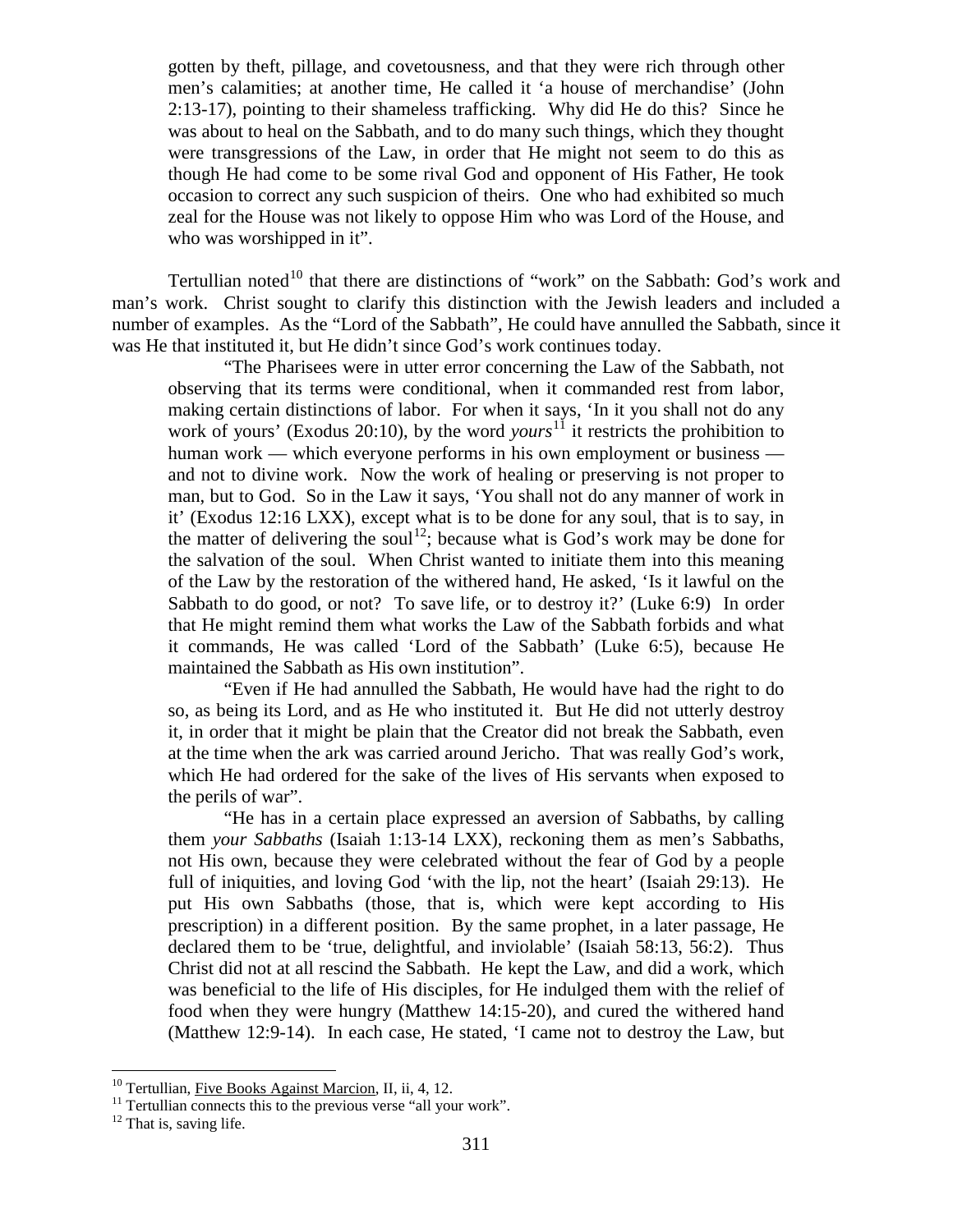to fulfill it' (Matthew 5:17). He fulfilled the Law, while interpreting its condition. Moreover, He exhibited in a clear light the different kinds of work, while doing what the Law excuses from the sacredness of the Sabbath, while imparting to the Sabbath day itself an additional sanctity by His own action. In like manner, the prophet Elisha, on this day, restored to life the dead son of the Shunammite woman (2 Kings 4:32-37). It was *proper employment* for the Sabbaths of old to do good, to save life, not to destroy it; Christ introduced nothing new, which was not after the example, the gentleness and the mercy of the Creator. He fulfilled the prophetic announcement, 'The weak hands are strengthened', as were also 'the feeble knees' (Isaiah 35:3) of the two paralytics" (Mark 2:1-12, John 5:1-9).

Sometime during the  $1<sup>st</sup>$  Century, Christians began meeting for worship on Sunday rather than Saturday, which was the traditional Sabbath. This was done to proclaim the Resurrection, which occurred on a Sunday, and also to distance themselves from the unrighteous Jews. The Apostle John refers to this in Revelation 1:10, where Revelation was written in about 95 AD. Ignatius of Antioch (107 AD) refers<sup>[13](#page-6-0)</sup> to the Lord's Day having replaced the Sabbath as the time for worship. The Didache also refers<sup>[14](#page-6-1)</sup> to the Lord's Day. Sunday was seen then as comparable to the eighth day of the Feast of Tabernacles. The Feast of Tabernacles represented the coming of the Kingdom of God in Glory and the eighth day of the feast – a Sabbath – represented the Feast as stretching into eternity. It was on this eighth day – the Great Day – that Jesus stood up and said, "If anyone thirsts, let him come to Me and drink. He who believes in Me, as the Scripture has said, out of his heart will flow rivers of living water" (John 7:37-38). Where the living water refers to the Holy Spirit (John 7:39)!

Taking the Sabbath as Christ meant it to be taken in our lives today, we as individuals often need healing on the Sabbath also. Our culture sometimes drives us to be workaholics where working harder or longer gives us the illusion that we will catch up. When demons try to bind us with this treadmill lifestyle, we should remember that the Sabbath Laws brought to mind how Israel was being "worked to death" by slavery in Egypt (Deuteronomy 5:15). We should also remember Jesus' gentle rebuke to Martha, Lazarus' sister, who had gotten into a workaholic state serving God: "One thing is needed, and Mary has chosen that good part (i.e. sitting at Jesus' feet, hearing His Word) which will not be taken away from her" (Luke 10:41-42).

The Lord used as an example of the spirit of the Sabbath how the priests under the Old Covenant worked on the Sabbath (Matthew 12:5). This was hard work also: killing, gutting, and butchering animals one after another to prepare the peoples' sacrifices. Yet the priests also had days off to spend time with their families; they didn't have to work seven days per week. For those of us that have to work on the Lord's Day, we should follow their example and plan for some time off on other days to devote to Sabbath type activities.

<span id="page-6-1"></span><span id="page-6-0"></span><sup>&</sup>lt;sup>13</sup> Ignatius of Antioch, <u>Epistle to the Magnesians</u>, 9:1.<br><sup>14</sup> The Didache, or the Teaching of the Twelve, from the late 1<sup>st</sup> or early 2<sup>nd</sup> Century, 14:1.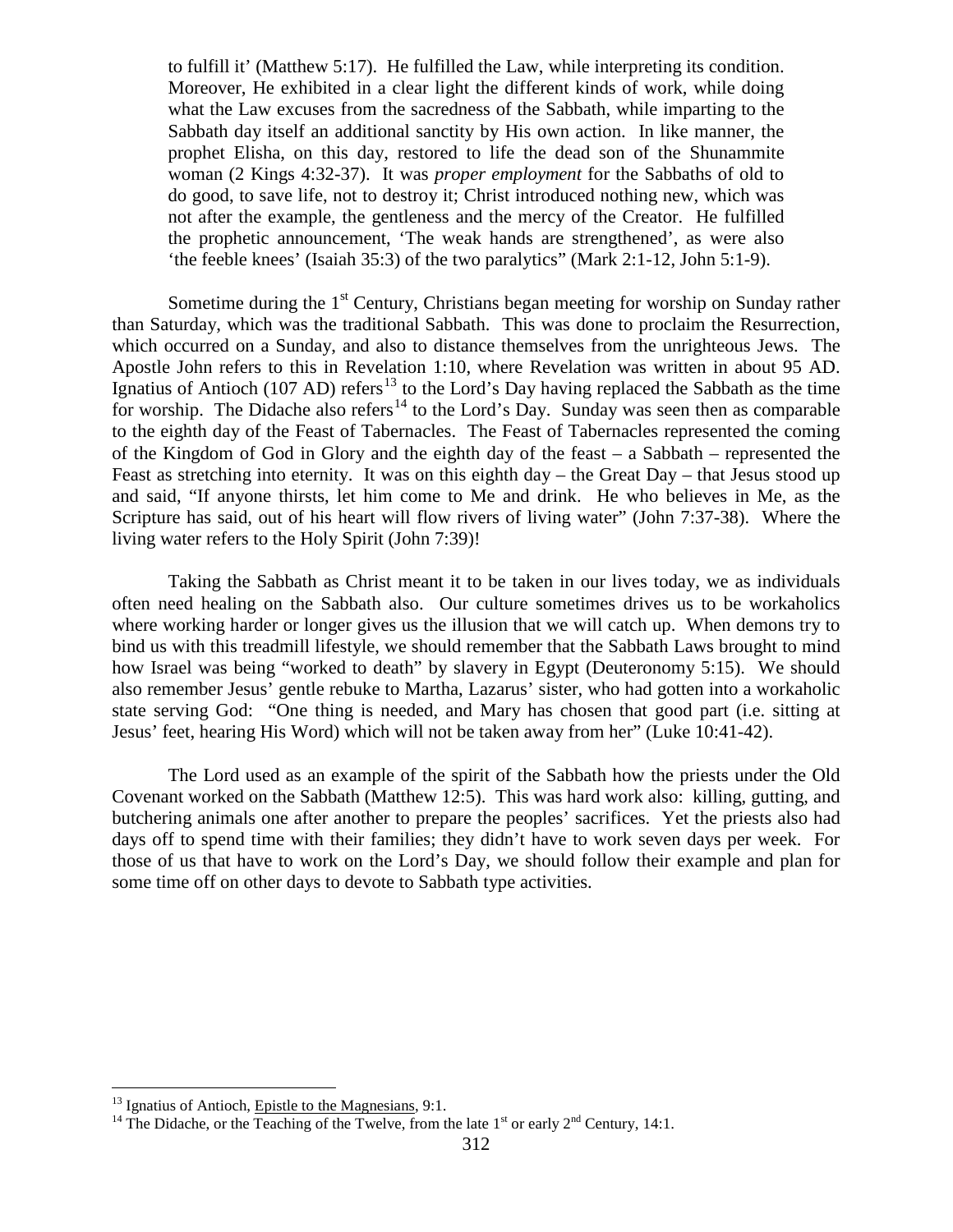# *ARMOR AND WEAPONS*

## **December 10, 2017 27th Sunday after Pentecost Revision E**

## <span id="page-7-0"></span>**Epistle: Ephesians 6:10-17**

Today's Epistle lesson is used extensively in the West during the month of September.

## <span id="page-7-1"></span>**Background to Ephesians**

Paul wrote his Epistle to the Ephesians from house-arrest in Rome in about 62 AD. He had first met with and reasoned with Jews in the synagogue there in about 52 AD on his Second Missionary Journey (Acts 18:19). Although Paul did not stay there long in 52 AD (Acts 18:20), he left Aquila (of the Seventy) and his wife Priscilla there and promised to return (Acts 18:18- 21). About 53 AD, Paul returned on his Third Missionary Journey and spent two years in Ephesus (Acts 19:8-10). At this time, the church took a separate direction distinct from the synagogue. On his return to Jerusalem at the end of his Third Missionary Journey in 57 AD, Paul had a very emotional farewell meeting (Acts 20:37-38) with the elders of the Church (Acts 20:17), knowing he may never return.

Ephesus had had a number of distinguished visitors over the years. The Apostle John and the Virgin Mary had gone there to escape the bloodbath of Herod (Agrippa) trying to please the Jews – which resulted in the martyrdom of James the son of Zebedee and the imprisonment of Peter (Acts 12:1-4). That bloodbath began in 44 AD and ended with the death of Herod soon thereafter (Acts 12:20-23). Apollos (of the Seventy) also was in Ephesus in 53 AD and vigorously refuted the Jews showing from the Scriptures that Jesus was the Messiah (Acts 18:24- 28).

After the death of the Virgin Mary in the mid 50's AD, the Apostle John returned to Ephesus and worked with a number of Churches in that area: Ephesus, Smyrna, Pergamos, Thyatira, Sardis, Philadelphia and Laodicea (Revelation 2, 3). John may have been in the area when Paul wrote his Epistle.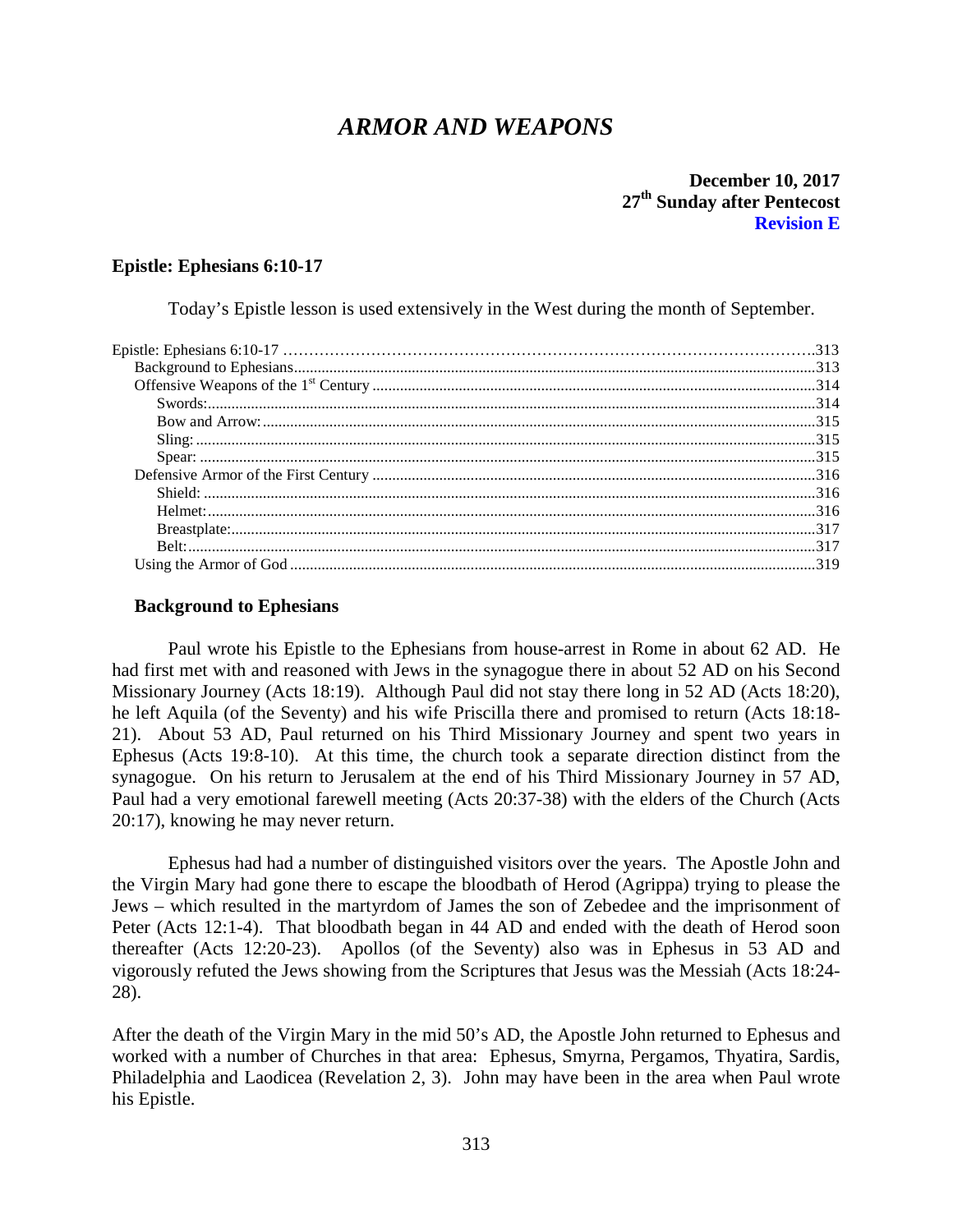#### Copyright  $\circ$  Mark Kern 2007

We might note that Paul, in his humility, had been preparing the saints of Asia Minor for the Apostle John between 46 AD and c. 55 AD. When the Apostles in Jerusalem divided up the world after Pentecost and drew lots to see who should go where, John had drawn the lot for Asia Minor. But John was also constrained from going there by the Lord until the death of the Virgin Mary (John 19:25-27).

Today's Epistle lesson refers to the equipping of the  $1<sup>st</sup>$  century foot soldier. From a quick glance at the items referred to that are applied to the Christian life, most are defensive weapons. And the one offensive weapon referred to is one the Lord uses, not us.

## <span id="page-8-0"></span>**Offensive Weapons of the 1st Century**

Considering just those associated with the foot soldier (as opposed to large battering rams and catapults), offensive weapons consisted of:

- Swords
- Bows and arrows
- Slings
- Spears

## **Swords:**

<span id="page-8-1"></span>Swords were made in many different styles and lengths but most had two edges. Many ancient armies formed the hilt of their swords in a shape representing one of their gods. Thus the term sword carried a spiritual dimension. When the Scriptures speak of the Lord sending a sword against someone, the implication is judgment and calamity (compare Ezekiel 5:17, 14:17, 21:9; Deuteronomy 32:41-43; Jeremiah 12:12; Leviticus 26:25; Isaiah 34:5). Lies and deceit by evildoers is also referred to as a tongue sharpened like a sword (Psalm 57:4, 64:3; Proverbs 12:18, 25:18).

In today's Epistle lesson the Word (Greek *rhema*: a message or matter) of God is called the sword of the Spirit (Ephesians 6:17). This is also spoken of in Hebrews 4:12, where the Word (Greek *logos*: word) of God is called living, powerful, dividing soul and spirit, and discerning the thoughts and intents of the heart. This obviously refers to the Son of God, the Word (John 1:1-14). At the end of time, the Word (Greek: *logos*) is described as having a sharp two-edged sword that goes out of His mouth (Revelation 1:16, 19:13-15; Isaiah 11:4, 49:2).

The message (*rhema*) of God, or the sword of the Spirit, is thus not the same as the Word ( $logos$ ) of God. The Word of God is a person, the Son of God. John Chrysostom referred<sup>[15](#page-8-2)</sup> to the Word of God as the ordinance of God or the word of command and the Name of Christ!

"If we keep His commandments, we shall kill and slay the dragon, himself 'the crooked serpent' (Isaiah 27:1) by these. 'You shall be able to quench the fiery darts of the evil one' (Ephesians 6:16); that he might not puff them up, he shows them that above all things they stand in need of God".

<span id="page-8-2"></span><sup>&</sup>lt;sup>15</sup> John Chrysostom, Homilies on Ephesians, XXIV, v. 22.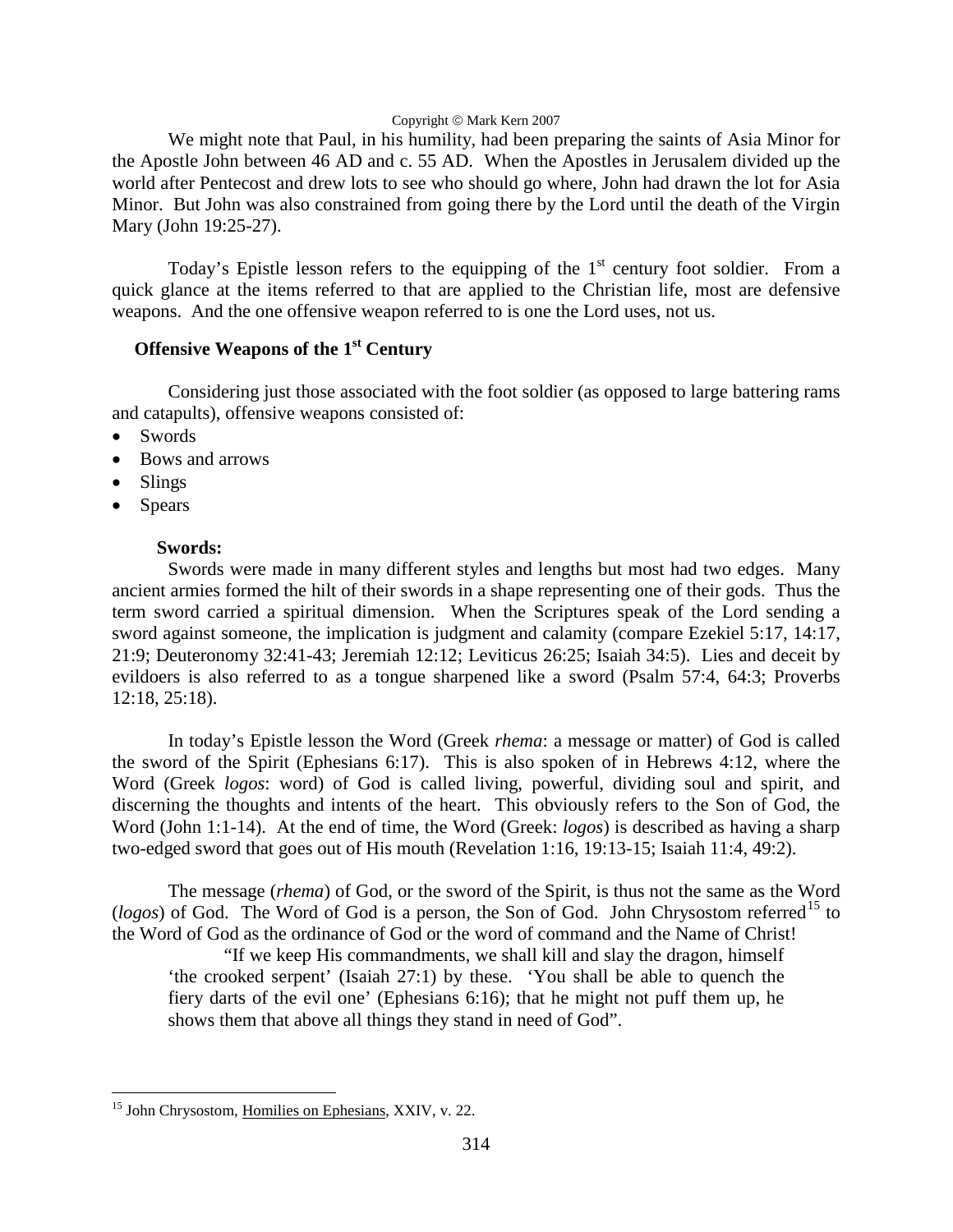#### **Bow and Arrow:**

<span id="page-9-0"></span>The longbow was one of the principal weapons of the Hebrew armies. For example, under Jehoshaphat, the tribe of Benjamin had an army of 200,000 men armed with longbows and shields (2 Chronicles 17:17). Some of the stronger men used a longbow made of bronze (2 Samuel 22:35, Psalm 18:34) which was highly feared (Job 20:24) due to the higher velocity of its arrows (which could probably penetrate most armor and shields). Hunters today use longbows to bag big game as large as elk (up to 1200 lbs) and a separate hunting season exists in most states set aside for bow hunters. Today's hunting bows have the killing power of a high-powered rifle. The same was certainly true for the bronze bow and possibly also for the longbow.

The imagery of the longbow is used in Scripture to describe the judgment and wrath of God (Deuteronomy 32:41, Psalm 45:5, 58:7, 64:7). His arrows are described as like lightning, and they scatter, confuse and rout His enemies (2 Samuel 22:15, Psalm 18:35, 144:6). For those who don't repent, the Lord has prepared fire arrows (Psalm 7:12-13). In our Epistle lesson, Satan shoots fire arrows at the righteous (Ephesians 6:[16](#page-9-3)). Chrysostom stated<sup>16</sup> that Satan's fire arrows are both temptations and vile desires; they are "fiery" in that such is the character of these desires. The righteous also are on the receiving end of some of the Lord's arrows as they go about bearing their cross (Job 6:4, Psalm 38:2).

The wicked are described in Scripture in terms of arrows also. With their tongue and by speaking lies, they are referred to as a sharp or deadly arrow (Jeremiah 9:8, Psalm 64:3, Proverbs 25:18). By their attitude, they are compared to a deceitful or treacherous bow (Hosea 7:16, Psalm 78:57).

## **Sling:**

<span id="page-9-1"></span>Most people are familiar with the account of David killing Goliath by imbedding a smooth stone in Goliath's forehead (1 Samuel 17:40-50). Not so commonly known is that the army of Israel from the time of the Judges to the time of the captivity consisted of a contingent of slingers (2 Chronicles 26:14). In a civil war between the tribe of Benjamin and the rest of Israel, an army of 26,000 men of Benjamin that included 700 left handed slingers routed an army of 400,000 men of Israel (Judges 20:15-21). Each of the 700 slingers "could sling a stone at a hair and not miss." The sling was also used by the Greek and Roman armies using lead balls instead of stones. The only other reference to the sling in the Bible is the analogy of the Lord's rejection of the wicked as slinging them out of His presence (Jeremiah 10:18, 1 Samuel 5:29).

#### **Spear:**

<span id="page-9-2"></span>Spears were made in various lengths and weights in antiquity, where longer, heavier ones were used by cavalry and shorter, lighter ones were used by infantry for thrusting. Generally, a warrior carried just one spear, if any. Unlike the longbow and the sling, the hurled spear was a one-use weapon, and therefore of lesser importance. The spear, due to its slower velocity, could be dodged or avoided easier than the arrow or the sling stone. For example, King Saul hurled his spear at David twice and at his son Jonathan once and missed all three times (1 Samuel 18:10-11, 19:9-10, 20:33). Being bigger and heavier than an arrow or sling stone, it could probably penetrate shield and armor better than an arrow or sling stone.

<span id="page-9-3"></span><sup>&</sup>lt;sup>16</sup> John Chrysostom, Homilies on Ephesians, XXIV, vv. 14-16.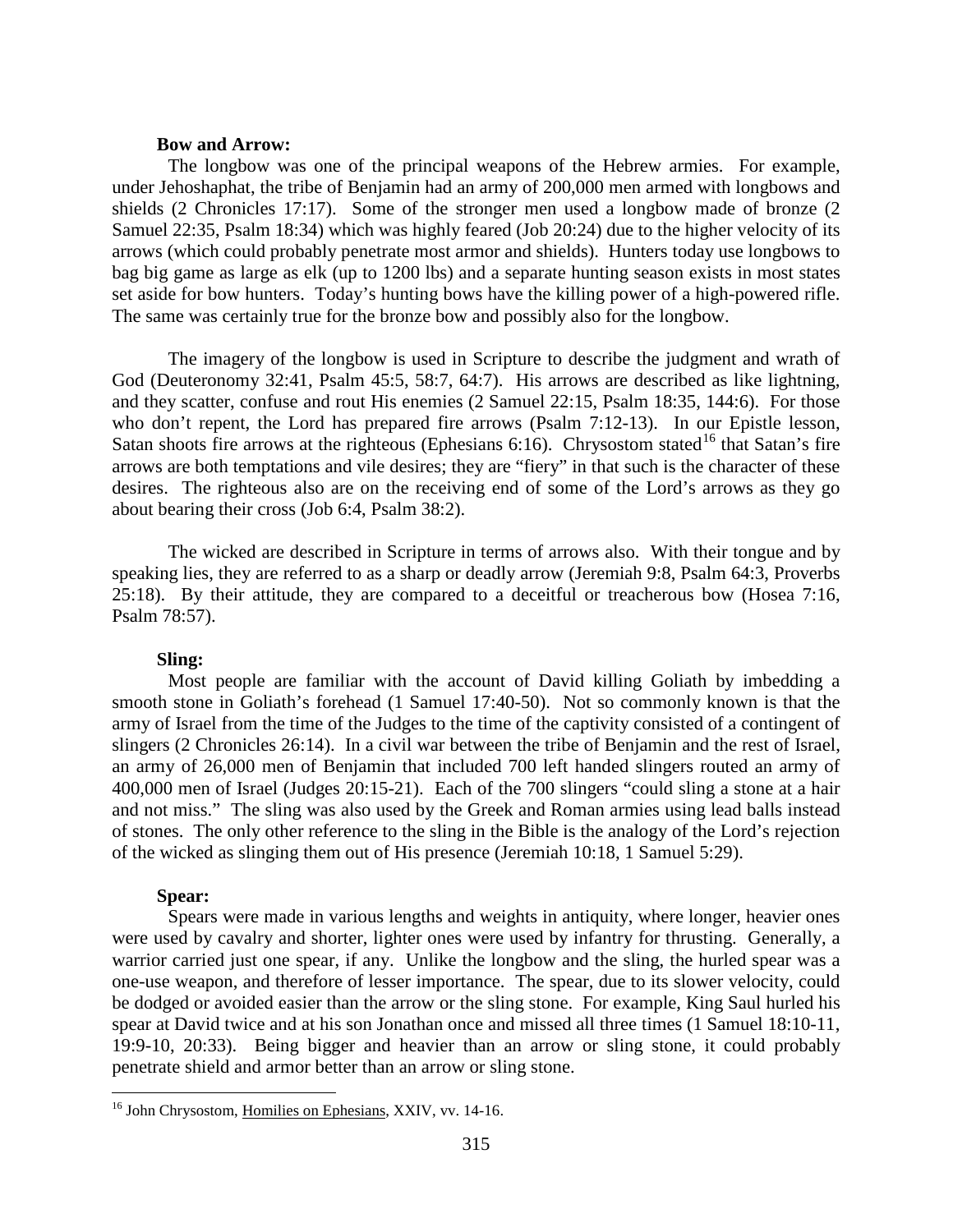The only references to spears in the New Testament are the piercing of Jesus' side on the cross (John 19:34) and for riot control when Paul was in Roman custody (Acts 23:23). In terms of our Epistle lesson, one might think of spears as just large catapult-launched arrows or fiery arrows (Ephesians 6:16).

#### <span id="page-10-0"></span>**Defensive Armor of the First Century**

Defensive equipment consisted primarily of shield, helmet, breastplate, belt and greaves, all of which is generally called armor.

#### **Shield:**

<span id="page-10-1"></span>Different size shields were used in antiquity. The Hebrew word *tsinnah* refers to a large shield that covered the whole body. On the other hand, the Hebrew word *magen* referred to a smaller shield that might be used for hand-to-hand fighting. The large shields were probably about twice the area of the smaller shields (2 Chronicles 9:15-16). The Greek word *thureos* in Ephesians 6:16 is equivalent to the Hebrew *tisnnah* and is the larger shield. Warriors often had a younger soldier serve as armor-bearer, where the armor-bearer's job was to carry the large shield (1 Samuel 17:21; 2 Samuel 18:15).

Most shields were made using a wood frame covered with rawhide. Some used metal covering also such as brass or copper, or even gold or silver for ceremonial shields. While a shield probably wouldn't stop a direct hit from an arrow, it will deflect the trajectory of the arrow slightly such that the body armor can deflect the arrow via a glancing angle. In order for the shield of faith in Ephesians 6:16 to quench or extinguish the flaming arrows of the evil one, it would need to be one with a metal surface. An arrow striking the metal surface may penetrate the metal, but any flammable material attached to the arrow will remain behind on the metal surface and burn itself out harmlessly.

The allusion, then, implies that faith is the instrument that will extinguish or deflect the flames of the passions that the devil and his legions tempt us with.

#### **Helmet:**

<span id="page-10-2"></span>Helmets in ancient times were made of various materials: quilted linen, iron and bronze. Hebrew and Philistine helmets were made of bronze (1 Samuel 17:5, 38). Roman helmets probably were also and had a characteristic 6 inch rooster plume along the top and back of the helmet. This served as a shock absorber for blows to the head as well as making the warrior look taller than he was. The helmet also had extensions that came down far enough to protect the sides and back of the neck.

Our Epistle lesson refers to the helmet of salvation (Ephesians 6:17). About 11-12 years earlier, Paul had written to the Thessalonians, encouraging those who are of the day (that is, who walk in the light – Ephesians 5:8) to put on the hope of salvation as a helmet. Isaiah also used this illustration where the Lord Himself put on salvation as a helmet (Isaiah 59:17).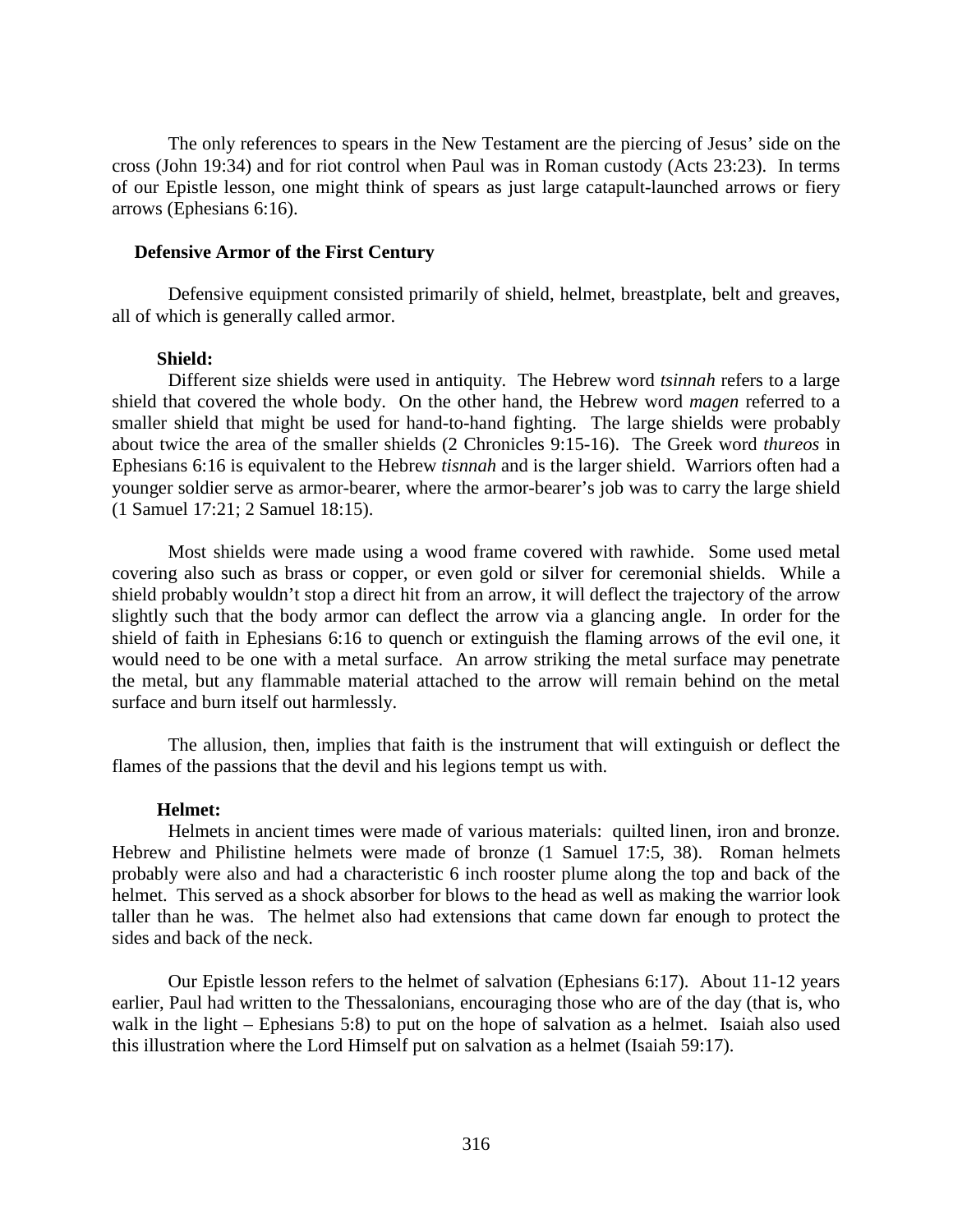The Apostle Peter wrote, "Therefore gird up the loins of your mind, be sober, and rest your hope fully upon the Grace that is to be brought to you at the revelation of Jesus Christ" (1 Peter 1:13). The revelation of Jesus Christ is the hope of salvation and resting in this keeps our minds from being dragged down into fleshly activities (Romans 8:5, Philippians 3:19, 2 Corinthians 11:3). The helmet, then, becomes both hope and peace as "the peace of God, which surpasses all understanding, will guard our hearts and minds through Christ Jesus" (Philippians 4:7).

#### **Breastplate:**

<span id="page-11-0"></span>The breastplate might also be called body armor, scale armor, or a coat of mail. However, it was not like the woven metal used in medieval times. Instead it consisted of many small metal plates sewn onto a leather garment. Traditionally, it was not worn by everyone but was worn primarily by those who did not carry a shield, such as charioteers and archers (Jeremiah 46:4, 51:3). It did not cover everything; there were some small gaps such as between the sleeves and the body especially if the arms were extended forward (1 Kings 22:34; 2 Chronicles 18:33). King Saul wore scale armor as a breastplate as did Goliath since both would be prime targets for archers. Goliath's scale armor by itself weighed 125 pounds (1 Samuel 17:5).

Chrysostom spoke<sup>[17](#page-11-2)</sup> of righteousness as a life of universal virtue that is as impenetrable as a breastplate. Such a life no one shall ever be able to overthrow. He may be wounded, but no one cuts through him. Thus, Christ said (Matthew 5:6): "Blessed are they that hunger and thirst after righteousness, for they shall be filled".

Paul spoke to the Romans about putting on the armor of light (or scale armor of light or breastplate of light) in order to cast off the works of darkness (Romans 13:12). He defines putting on the armor of light as walking properly as in the day, putting on the Lord Jesus Christ, and making no provisions for the flesh to fulfill its lusts (Romans 13:13-14). To do so is to put on righteousness; Isaiah spoke of the Lord putting on righteousness as a breastplate (Isaiah 59:17). This is also referred to as a breastplate of faith and love – which is righteousness (1 Thessalonians 5:8). Our Epistle lesson speaks of us putting on righteousness as a breastplate just like the Lord did (Ephesians 6:14).

## **Belt:**

<span id="page-11-1"></span>To have one's "loins girded" referred to fastening a wide leather or fabric belt around one's waist to tie the long flowing clothes to one's body and get ready for action. For example, when the angel appeared to Peter in prison, he told Peter to "gird yourself and tie on your sandals" (Acts 12:8); the angel then busted Peter out.

The Epistle lesson speaks of "having girded your waist with truth" (Ephesians 6:14). This implies having one's life together. Chrysostom refers<sup>[18](#page-11-3)</sup> to the loins as the foundation of the body both above and below the waist. Girding one's loins then, binds and holds together this foundation and supports it. Thus, the spiritual loins of our soul are girded with truth; we abhor falsehood and lying and seek out the truth in every line of life. Unbelievers, on the other hand,

<span id="page-11-2"></span><sup>&</sup>lt;sup>17</sup> John Chrysostom, <u>Homilies on Ephesians</u>, XXIV, 14-17.<br><sup>18</sup> John Chrysostom, Homilies on Ephesians, XXIII, v. 14.

<span id="page-11-3"></span>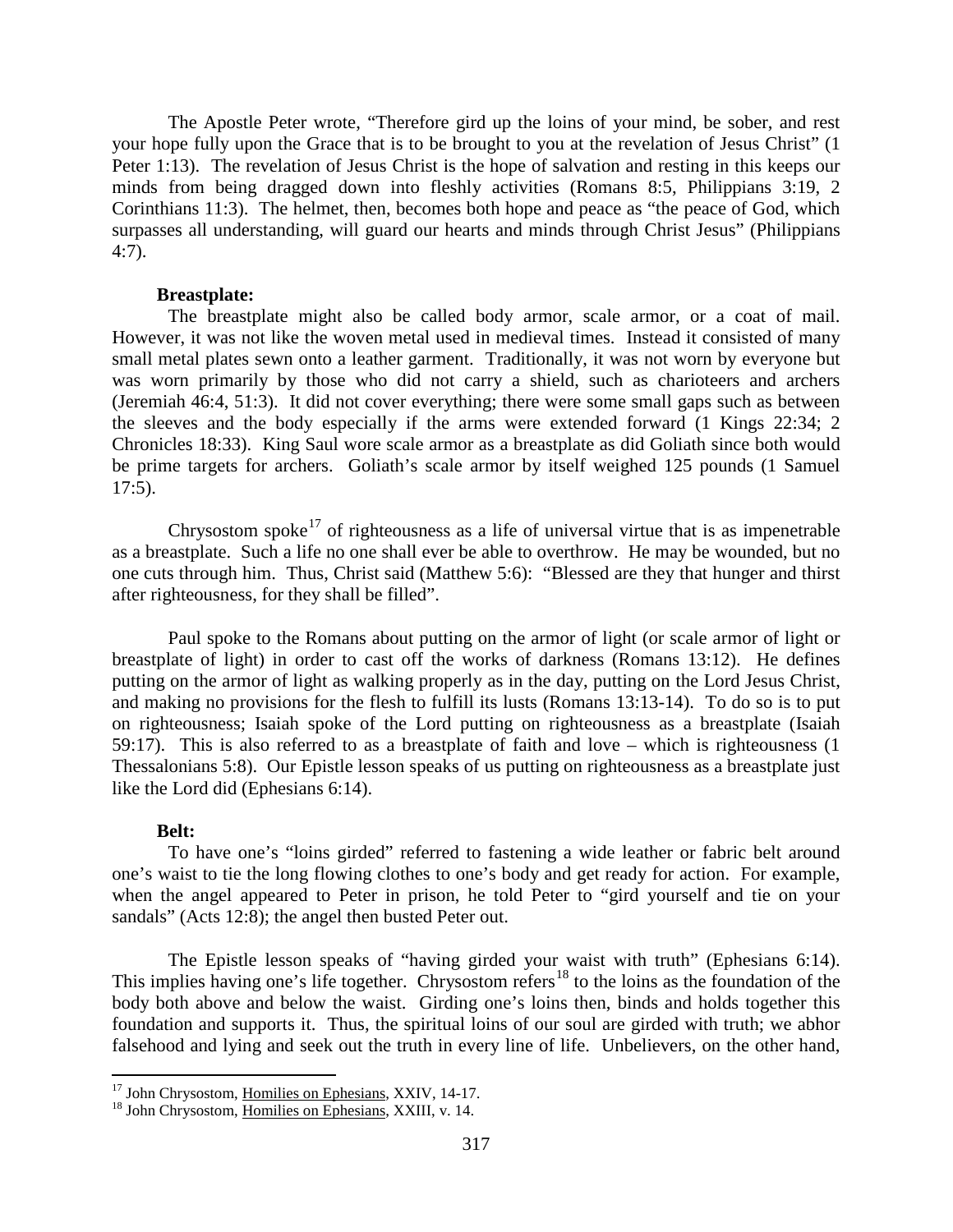are incapable of entertaining one deep thought about God or anything above human reasoning because their loins are ungirt.

Isaiah spoke of his day as a time when: "Justice is turned back and righteousness stands far away; for truth has stumbled in the street and uprightness cannot enter" (Isaiah 59:14). He also spoke about the shoot from the stem of Jesse (i.e. Jesus): "Righteousness will be the belt about His loins and faithfulness the belt about His waist" (Isaiah 11:5). The belt was worn on top of the scale armor or breastplate to hold it in place. Thus truth and righteousness go together.

The Apostle John wrote about walking in the light as practicing the truth and walking in truth such that there is no cause for stumbling (1 John 1:6-8, 2 John 1:4, 3 John 1:1-8, 1 John 2:10). Speaking to the Pharisees, Jesus said, "You are of your father the devil, who does not stand in the truth because there is no truth in him" (John 8:44). Like them, others "have strayed concerning the truth" (2 Timothy 2:18). With the belt of truth around the breastplate (or scale armor) of righteousness, we can stand against the wiles of the devil (Ephesians 6:14, 11).

## **Greaves and Shoes:**

Greaves are shin guards and were worn to protect the lower legs. The scale armor extended far enough below the hips to protect most of the upper legs. Goliath wore shin guards made from bronze (1 Samuel 17:6). The enemies of Israel were described as having shin guards that could be burned (Isaiah 9:5); this implies a leather construction probably reinforced with metal. Shin guards do not appear in the Scripture as part of Hebrew army equipment but may have been used.

Sandals (not shoes) were worn by almost everyone in ancient times. Amos 8:6 implies that sandals were relatively inexpensive; they also could be patched and repaired easily (Joshua 9:5, 13). Sandals were generally taken off indoors and often not worn at all around one's house. One generally ate meals barefoot (Luke 7:38, John 13:5-6); an exception to this was during the Passover when one ate with his belt and sandals on in memory of the haste in leaving Egypt (Exodus 12:11). One also removed his sandals when entering the presence of God (Exodus 3:5, Joshua 5:15) and during times of mourning (2 Samuel 15:30, Ezekiel 24:17ff).

In the Epistle lesson, part of the armor of God includes having footwear in place, ready for action. This footwear is called the preparation of the Gospel of peace (Ephesians 6:15). In his letter to the Romans, Paul alludes to this by quoting Isaiah: "How shall they preach unless they are *sent*? As it is written: 'How beautiful are the feet of those who preach the Gospel of peace, who bring glad tidings of good things!'" (Romans 10:15, Isaiah 52:7). The "sending" in Romans 10:15 is the Greek word *apostello* from which we get the English word Apostle.

John Chrysostom mentioned<sup>[19](#page-12-0)</sup> another aspect of being prepared with footwear in place. He made an analogy to Israel leaving Egypt, eating the Passover lamb 'with your loins girded, your sandals on your feet and your staff in your hand' (Exodus 12:11). We have an encampment in the desert, where the encampment is our body (2 Corinthians 5:1) and the desert without virtue is the earth today, more desolate than the wilderness Moses passed through. We are on our journey home and we do not lay up any treasure in the desert. If the thief should come, we must

<span id="page-12-0"></span><sup>&</sup>lt;sup>19</sup> John Chrysostom, Homilies on Ephesians, XXIII, Moral.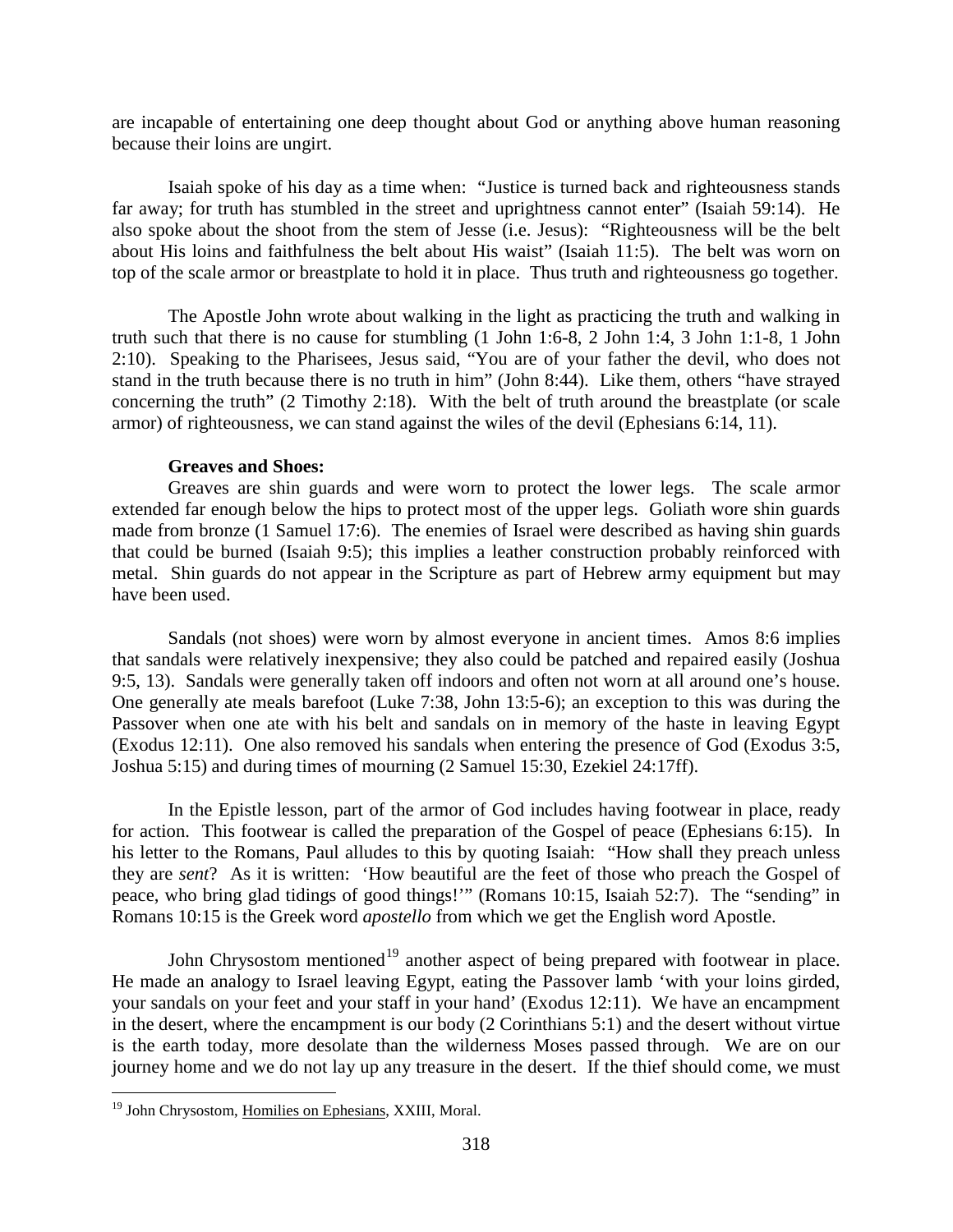in a moment arise and depart for our Exodus. Quoting the Lord: 'Watch, for you know not at what hour the thief comes' (Matthew 24:42-43) thus the Lord calls the thief death'".

## <span id="page-13-0"></span>**Using the Armor of God**

The whole point of putting on the armor of God is so that we might be able to stand against the wiles or scheming of the devil (Ephesians 6:11). This is how we become "strong in the Lord and in the power of His might" (Ephesians 6:10). Paul points out (Ephesians 6:12) that we need the armor of God to wrestle against:

- Principalities
- Authorities
- Powers (Romans 8:38, 1 Corinthians 15:24)
- The rulers of the darkness of this age
- Spiritual hosts of wickedness in the heavenly places
- Not against flesh and blood

The Principalities, Authorities and Powers are the names of various angelic (and demonic) ranks. For more details, see the Feast Day of the Archangels, November 8.

John Chrysostom comments<sup>[20](#page-13-1)</sup> on this: "Paul does not speak against the fighting, nor against the hostilities, but against the 'wiles.' For this enemy is at war with us, not simply, nor openly, but by 'wiles.' To use 'wiles' is to deceive, to take by artifice or contrivance; stratagems is what those who seduce us use. That is, the devil never proposes sins to us in their proper colors".

What is the point of Satan's scheming? He will not end up victorious over the Lord; that has already been decided. His aim, however, is to corrupt us, to ruin the Church (1 Corinthians 3:17), and to have us cast out of heaven. Assisting Satan in this endeavor are the ranks of demons, called Principalities, Authorities, Powers and world rulers of this darkness (Ephesians 6:12). Chrysostom asks<sup>[21](#page-13-2)</sup>:

"How, if we are unarmed, shall we be able to overcome? A harder warfare is this than human warfare and a fiercer conflict. Think how long a time this enemy has been wrestling and for what it is that he is fighting, and be more guarded than ever".

Regarding being prepared for battle, Chrysostom stated<sup>[22](#page-13-3)</sup> that our preparation hinges on knowing the Scriptures.

"This is the cause of all evils: the not knowing the Scriptures. We go into battle without arms, and how are we going to come back safe? Thankful we should be if we come back safe knowing the Scriptures, let alone without them.

The armor is needed to withstand this scheming and deception in the evil day (Ephesians 6:13). Paul had just finished encouraging the Ephesians to walk carefully, redeeming the time, for the days are evil (Ephesians 5:16; see also the Epistle lesson for the  $26<sup>th</sup>$  Sunday after

<span id="page-13-2"></span><span id="page-13-1"></span><sup>&</sup>lt;sup>20</sup> John Chrysostom, <u>Homilies on Ephesians</u>, XXII, v. 11.<br><sup>21</sup> John Chrysostom, <u>Homilies on Ephesians</u>, XXII, Moral.<br><sup>22</sup> John Chrysostom, Homilies on Colossians, IX, v. 16.

<span id="page-13-3"></span>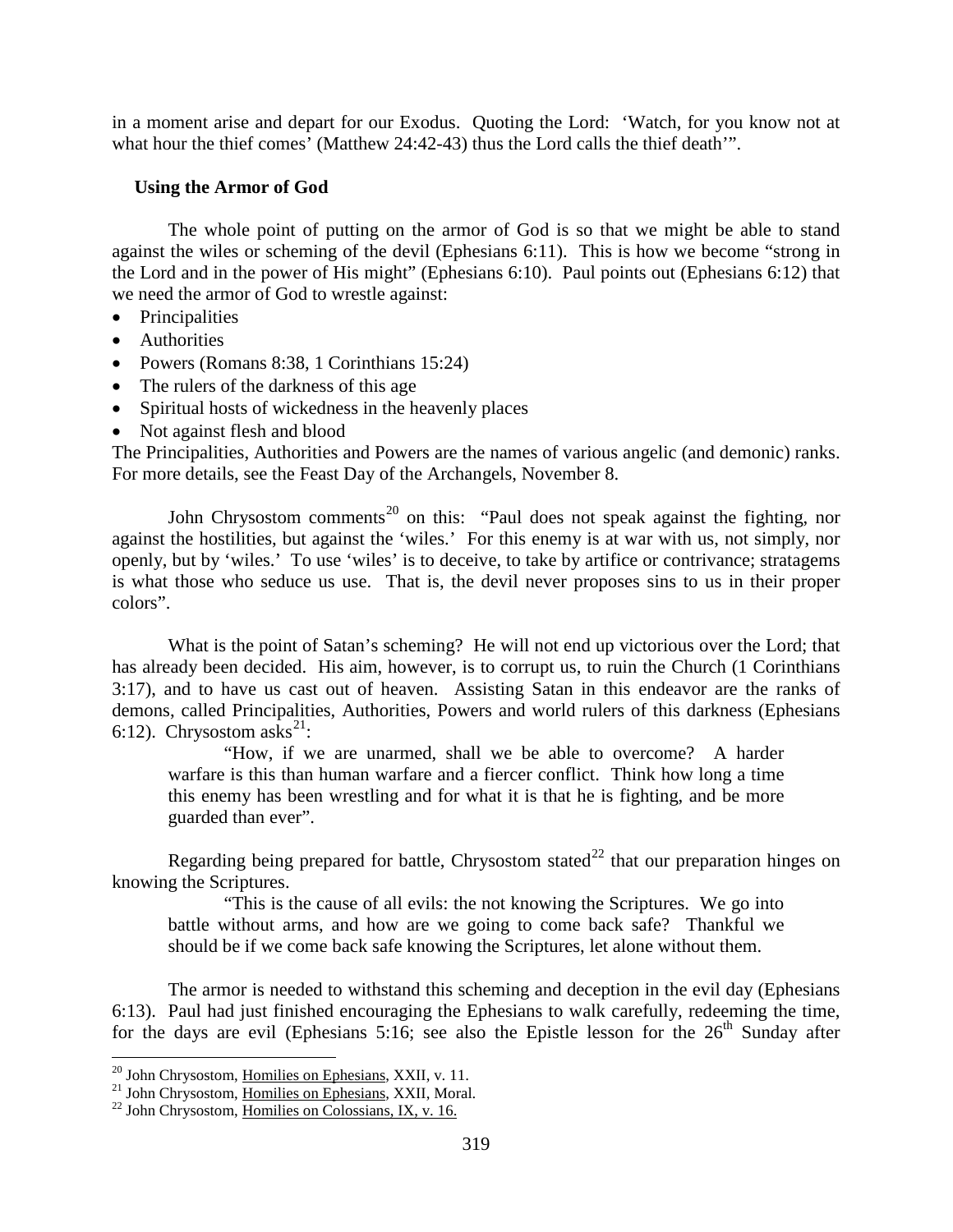Pentecost for more on redeeming the time). Paul had written to the Galatians a decade earlier that it is the will of God the Father that we be delivered from this present evil age (Galatians 1:4).

The Lord had said to the Seventy: "Behold I give you the authority to trample on serpents and scorpions and over all the power of the enemy" (Luke 10:19). Chrysostom comments<sup>[23](#page-14-0)</sup> that we do this by becoming light and by becoming good, which is contrary to the darkness.

"How then, are we to wrestle with the darkness? By becoming light! How with the spiritual hosts of wickedness? By becoming good! For wickedness is contrary to good, and light drives away darkness. If we have a mind, neither will we wrestle at all, for it is because we choose it that there is a struggle, since so great is the power of Him Who dwells in us. All power He has given us, both of wrestling and of not wrestling. It is because we are slothful that we have to wrestle with them. Then let us trample underfoot the power of the devil (Romans 16:20); let us trample underfoot our sins; I mean everything that pertains to this life: wrath, lust, vainglory, every passion".

Chrysostom stated<sup> $24$ </sup> that arms and armor are of no use unless first the soldier were posted in his own place and aroused from within. The first step is to know how to stand, which is synonymous with uprightness.

"We must arm him from within, and then from without." Having done that, "the very first feature in tactics is to know how to stand well. And many things will depend on that." For example, "Watch, stand fast in the Faith" (1 Corinthians 16:13). "So stand fast in the Lord" (Philippians 4:1). And again, "Let him who thinks he stands take heed lest he fall" (1 Corinthians 10:12). And again, "That you may be able, having done all, to stand" (Ephesians 6:13). "Doubtless then he does not mean merely any way of standing, but a correct way. And as many as have experience in wars know how great a point it is to know how to stand". In this context *standing* is synonymous with uprightness.

In combating the darkness, we stand with:

- Scale armor of righteousness, faith and love
- Held in place with a belt of truth
- The shield of faith deflects temptation
- A helmet of the hope of salvation guards our minds against deceit
- Our feet shod with a readiness to speak the Gospel to those we encounter and ready to depart if called
- Taking up the sword of the Spirit

Except for the allusion to the sword, all the above equipment is defensive. Paul continues to describe how we take up the Sword of the Spirit: "praying always with all prayer and

<span id="page-14-0"></span><sup>&</sup>lt;sup>23</sup> John Chrysostom, <u>Homilies on Ephesians</u>, XXII, Moral. <sup>24</sup> John Chrysostom, <u>Homilies on Ephesians</u>, XXIII, v. 14.

<span id="page-14-1"></span>